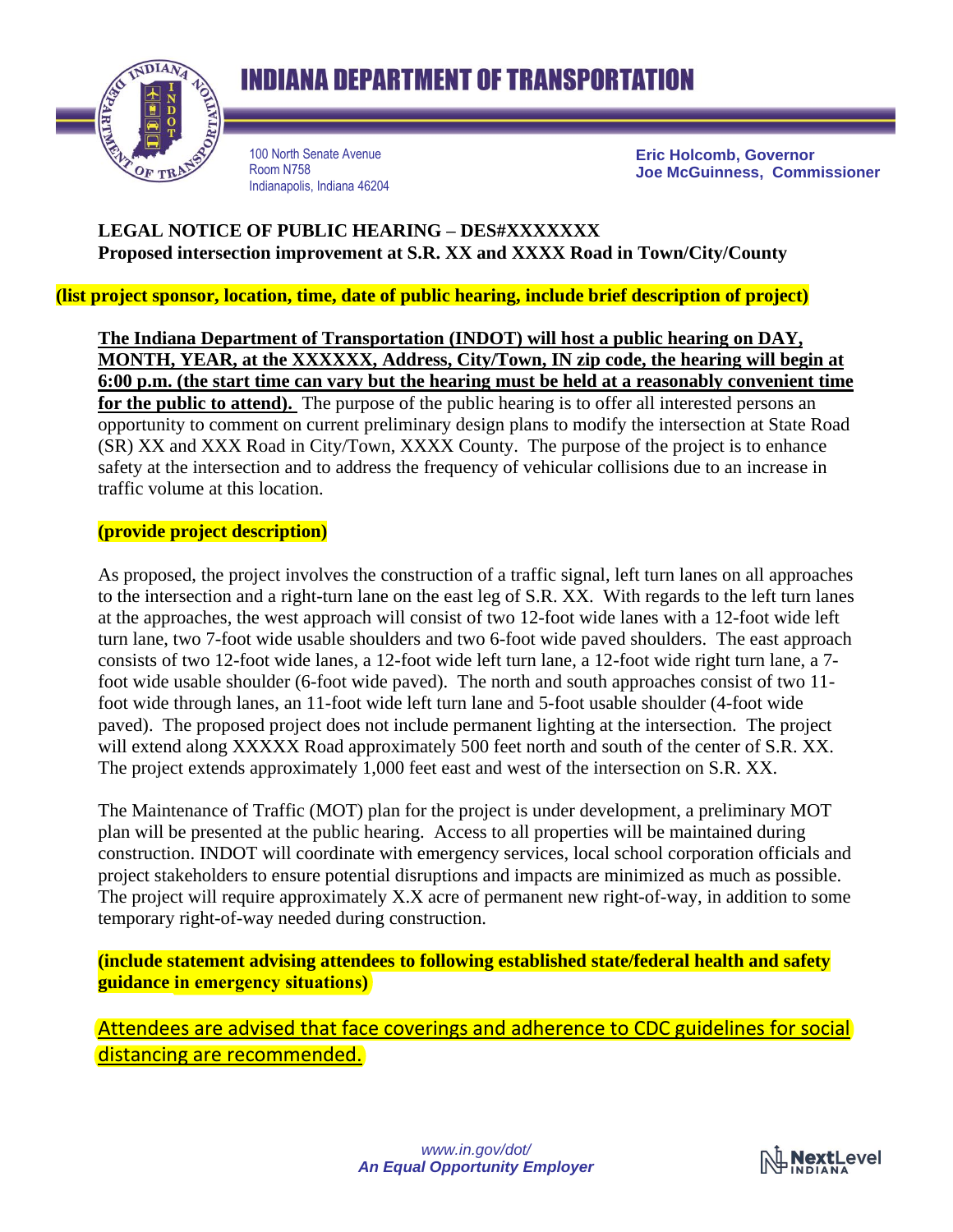

# **INDIANA DEPARTMENT OF TRANSPORTATION**

100 North Senate Avenue Room N758 Indianapolis, Indiana 46204 **Eric Holcomb, Governor Joe McGuinness, Commissioner**

### **(describe type of environmental document prepared for this project)**

Federal and state funds are proposed to be used for construction of this project. INDOT and the Federal Highway Administration have agreed that this project poses minimal impact to natural environment. A Categorical Exclusion (CE) environmental document has been prepared for the project. The environmental documentation and preliminary design information is available to view prior at the following locations:

**(viewing locations (in-person and on-line) should be listed, when possible. Follow local municipality guidance to determine if/when physical viewing locations can be listed)**

- 1. Local viewing location (i.e. public library, municipal office, community center)
- 2. INDOT District Office, address, phone number
- 3. For LPA projects, include the location, address, phone
- 4. Project sponsors may also list the consultant's office as a viewing location if desired

**An on-line viewing location must be created where the public can access project information via the internet. Also the project sponsor must offer the mail project information (including the environmental document) upon receiving a request.**

A project webpage will be created prior to the public hearing to ensure project information is available on-line via the project sponsors web page [https://www.in.gov/indot/XXXX.htm.](https://www.in.gov/indot/XXXX.htm) In addition, project information, including the environmental document, may be mailed upon request.

#### **(explain process in which public comments can be submitted)**

Public statements for the record will be taken as part of the public hearing procedure. All verbal statements recorded during the public hearing and all written comments submitted prior to, during and for a period of two (2) weeks following the hearing date, will be evaluated, considered and addressed in subsequent environmental documentation. Written comments may be submitted prior to the public hearing and within the comment period to (list project contact) **EXAMPLE:** INDOT Environmental Services Division, IGCN Room N758, 100 North Senate Avenue, Indianapolis, IN 46204. E-Mail: rbales[@indot.IN.gov.](mailto:rbales@indot.in.gov) **INDOT respectfully requests comments be submitted by Date, Month, Year.**

#### **(include ADA and LEP support services statement)**

With advance notice, INDOT will provide accommodations for persons with disabilities with regards to participation and access to project information as part of the hearings process including arranging auxiliary aids, interpretation services for the hearing impaired, services for the sight impaired and other services as needed. In addition, INDOT will provide accommodations for persons of Limited English Proficiency (LEP) requiring auxiliary aids including language interpretation services and document conversion. Should accommodation be required please contact

> *www.in.gov/dot/ An Equal Opportunity Employer*